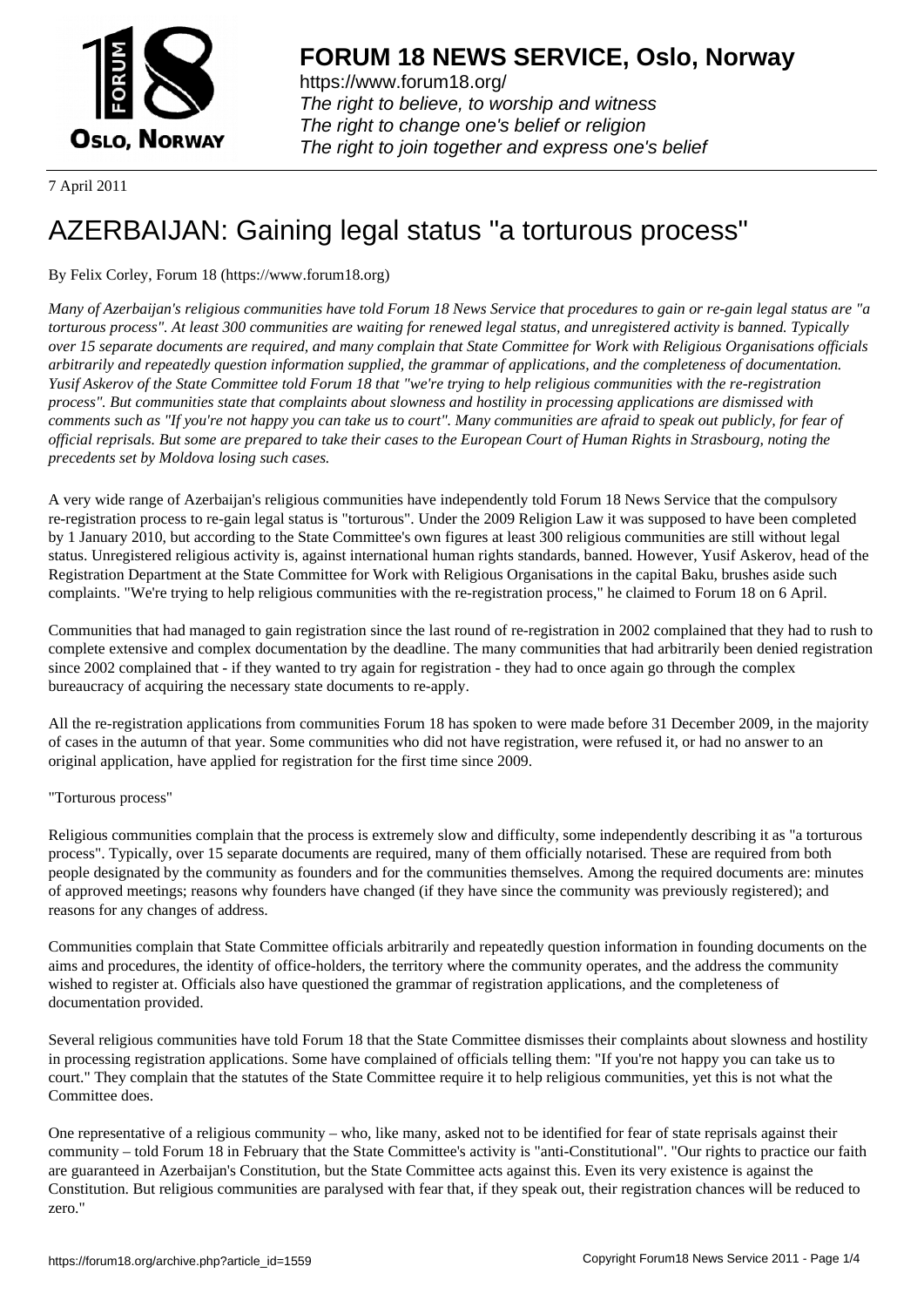Defiance of international human rights obligations

Prominent among religious communities which have failed to gain legal status are all independent mosques outside the framework of the state-backed Caucasian Muslim Board, as well as some of the Board's own mosques. Also without legal status are Baku's Catholic parish, almost all Protestant denominations (including Baptists, Seventh-day Adventists and Pentecostals), as well as Jehovah's Witnesses. The handful of Protestant churches allowed to re-register include Baku's Erlösergemeinde Lutheran community, three Molokan communities in Baku, Sumgait and Hilmilli, as well as New Life Church in Baku (see F18News 10 December 2010 http://www.forum18.org/Archive.php?article\_id=1520).

In defiance of the country's international human rights obligations, Azerbaijan's harsh new 2009 Religion Law imposes compulsory registration and declares all unregistered religious activity illegal. The new Law imposed compulsory re-registration of all registered religious communities, setting the deadline of 1 January 2010 (see F18News 3 June 2009 http://www.forum18.org/Archive.php?article\_id=1305).

#### Threats and riot police

Askerov of the State Committee insisted to Forum 18 that the registration certificates of religious communities which had registration under the old system remain valid while the re-registration process continues. "They can therefore still meet for worship," he claimed.

He pointed out – correctly – that the State Committee would have to go to court in each case to liquidate a community's legal status. He said his Committee has not done so yet for any community.

But despite Askerov's assurances, many religious communities which have failed to gain re-registration are vulnerable to official threats, police raids and possible fines. The State Committee representative in Azerbaijan's second city Gyanja [Gäncä] ordered three religious communities which did not have legal status to close in March. One, Star of the East Pentecostal Church, was visited by two bus loads of riot police and ordinary police to stop them meeting for worship (see F18News 8 April 2011 http://www.forum18.org/Archive.php?article\_id=1560).

#### Why so slow?

Askerov confirmed to Forum 18 that the 510 religious communities listed as registered on the State Committee website (493 Muslim and 17 of other faiths) are the only ones so far to have gained re-registration, although the deadline was more than 15 months ago. He admitted that the last community re-registered was on 8 December 2010, and that no new communities had been registered since then.

The government's report to Parliament, the Milli Mejlis, for 2010 notes that 814 religious communities applied for registration or re-registration to the State Committee, the APA news agency stated on 7 March. It said 780 were Islamic and 34 of other faiths. A total of 30 applications were rejected because the communities were harmful or their documentation was not in order, it added.

Told that religious communities are highly frustrated by the long delay and afraid of being raided and punished, Askerov insisted his Department is working efficiently to process the applications. "More than 700 communities lodged applications – we have to check them carefully and there are many mistakes."

In June 2010 after a visit to Azerbaijan, Thomas Hammarberg, the Council of Europe's Commissioner for Human Rights, condemned the re-registration requirement and the difficulties for many religious communities over re-registration. "In the Commissioner's view, the obligation for all religious communities to re-register – if they wish to continue to legally exist – appears to be quite superfluous and should in any event be less cumbersome," he wrote (see F18News 1 September 2010 http://www.forum18.org/Archive.php?article\_id=1482).

Askerov brushed aside Hammarberg's complaints, telling Forum 18 that religious communities have not complained to the State Committee.

He pledged that a further batch of communities will be re-registered by the end of April. The only one of these he would identify is Baku's Catholic congregation. "They wanted to register a Centre," he told Forum 18, "but they didn't have enough members for that." Informed that international human rights commitments allow religious communities to choose how to structure themselves, Askerov rejected this. "They cannot register a Centre, but we've agreed to give the community registration."

Askerov stressed that, as a state official, he can merely implement the law, which bans all unregistered religious activity. Islamic communities were also targeted by a second package of 2009 restrictions on freedom of religion or belief. Under this second package of restrictions, mosques can only apply for registration if they are part of the state-backed Caucasian Muslim Board (see F18News 22 July 2009 http://www.forum18.org/Archive.php?article\_id=1330).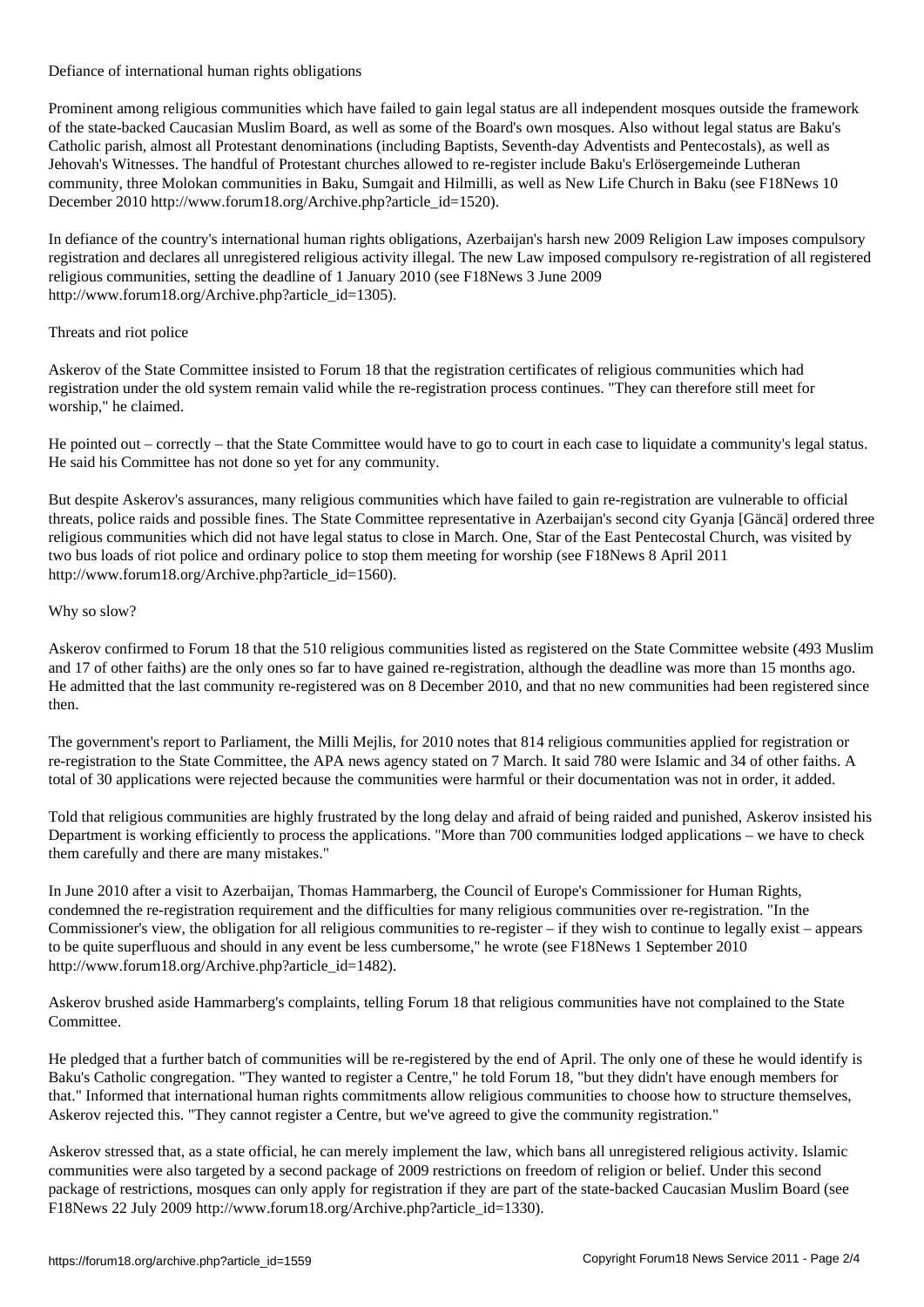Appeals to European Court in Strasbourg if necessary

Askerov of the State Committee Registration Department confirmed to Forum 18 that two religious communities who applied for registration in 2009 – the Jehovah's Witnesses and the Baku-based Cathedral of Praise Pentecostal Church – have lodged suits in court challenging registration denials.

Sabail District Court – the local Baku court for the State Committee where such suits are initially heard – rejected the Jehovah's Witness suit in July 2010. Its first appeal to Baku Appeal Court was rejected on 6 January, the Court website notes (see F18News 24 January 2011 http://www.forum18.org/Archive.php?article\_id=1531).

On 4 March, Jehovah's Witnesses lodged a further appeal to the Supreme Court. They told Forum 18 that they are prepared to take their case to the European Court of Human Rights (ECtHR) in Strasbourg if what they regard as the unjust registration denial is not overturned.

Cathedral of Praise – a congregation affiliated with the Word of Life Church in Sweden – failed in its suit to Sabail District Court in July 2010 (see F18News 1 September 2010 http://www.forum18.org/Archive.php?article\_id=1482). On 13 December 2010, Judge Mirza Tagizade rejected its first appeal at Baku Appeal Court, the Court website notes.

The Church's Pastor, Rasim Halilov, told Forum 18 it lodged a final appeal in mid-March to the Supreme Court, which is due to hear the appeal on 14 May. He also said they would also take their case to the ECtHR in Strasbourg if necessary.

Baptist Union head Zenchenko told Forum 18 on 6 April that it too is planning to lodge a suit in court against the State Committee. This is both because of the Committee's failure to register Baptist congregations, and over what Baptists state are violations of the religious freedom guaranteed in Azerbaijan's Constitution and its international human rights obligations.

Other religious leaders told Forum 18 they are afraid to challenge the State Committee in court as they believe they cannot win. They state that this is because of the "corrupt nature of this country's courts", and their fear of antagonising the State Committee still further.

"We don't want to have to pay such fines"

Askerov of the State Committee insisted to Forum 18 that the State Committee wishes to resolve these cases before they reach the ECtHR in Strasbourg. However, he gave no indication of how the State Committee might intend to resolve them.

Forum 18 reminded Askerov that the Moldovan government has been fined three times by the ECtHR for arbitrarily refusing legal status and punishing unregistered religious. The three cases were the Bessarabian Orthodox Church in 2001 (see http://cmiskp.echr.coe.int/tkp197/view.asp?action=html&documentId=697862&portal=hbkm&source=externalbydocnumber&table =F69A27FD8FB86142BF01C1166DEA398649), the True Orthodox Church in 2007 (see F18News 8 March 2007 http://www.forum18.org/Archive.php?article\_id=925), and a Muslim community in 2009 (see F18News 9 June 2009 http://www.forum18.org/Archive.php?article\_id=1308).

Askerov responded: "We don't want to have to pay such fines." But again he refused to explain why the State Committee cannot take any measures to avoid communities needing to go to court to seek their rights.

#### Dialogue fails

Several religious communities – mostly Protestant – met Rabiyyat Aslanova, Chair of the Milli Mejlis Human Rights Committee, in December 2010 to discuss their concerns, including over denial of re-registration. Several participants told Forum 18 that the meeting had been positive, but they say Aslanova later backed the State Committee in what they call its "excuses" for denying or delaying re-registration.

Referring to the many forced closures of mosques, Deputy Aslanova has claimed to Forum 18 that "some mosques have been closed, but true believers aren't concerned about this" (see F18News 5 April 2011 http://www.forum18.org/Archive.php?article\_id=1558).

Deputy Aslanova insisted to Forum 18 on 5 April that she set up the meeting to help religious communities. She said she had met State Committee Chair Hidayat Orujev and insisted that the problem needed to be resolved. She added that he had explained that many applications were not in order but that the State Committee would help them.

She claimed that because she had heard nothing more from the religious communities who attended the December 2010 meeting that they no longer had any complaints. "I did all that I could," she told Forum 18. "I was convinced the problem was solved." She denied that she was powerless to help religious communities achieve their rights.(END)